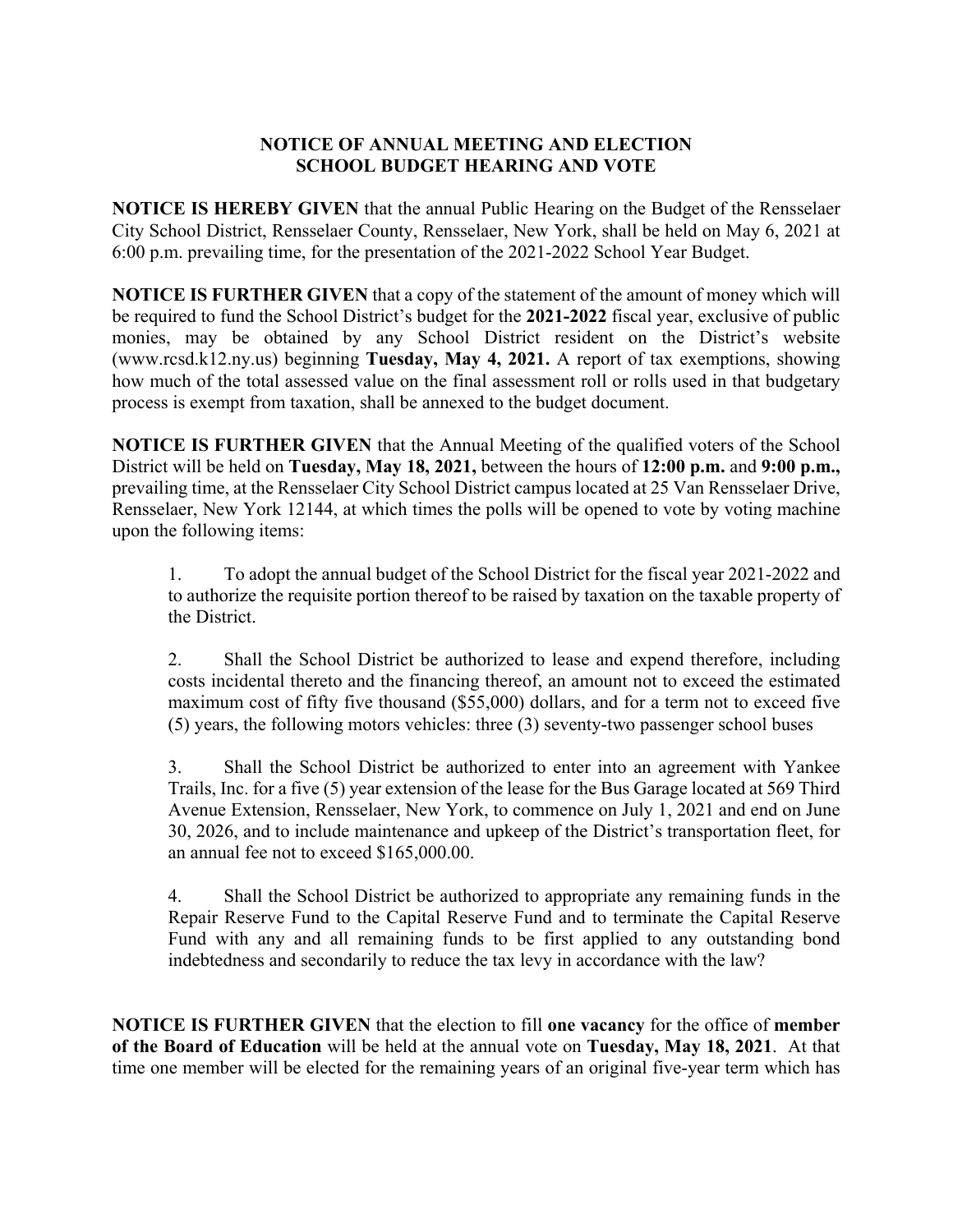become vacant, commencing immediately following the certification and adoption of the vote results and ending on June 30, 2023. The candidate with the highest vote count will be elected.

**NOTICE IS FURTHER GIVEN** that petitions nominating candidates for the office of Board of Education member of the School District must be filed with the Clerk of the Rensselaer County Board of Elections **by no later than 4:00 p.m. on Wednesday, April 28, 2021.** Petitions are required to be signed by at least 100 qualified voters of the District.

**NOTICE IS FURTHER GIVEN** that personal registration of voters is required, and no person shall vote whose name does not appear on the register of the School District. Any person registered to vote under the provisions of Article 5 of the Election Law is entitled to vote and their names shall be placed upon the register of the School District.

The Board of Elections shall meet in the Office of the Rensselaer County Board of Elections, 1600  $7<sup>th</sup>$  Avenue, 1<sup>st</sup> Floor, Troy, New York, on May 4, 2021 from 9:00 am to 4:00 pm, prevailing time, to prepare the register of voters of the School District. Any person, including military members, shall be entitled to have his or her name placed on the register provided that at such meeting of the Board of Registration, he or she is known or proven to the satisfaction of the Board of Registration to be then or thereafter entitled to vote at the school meeting for which such register is prepared.

In addition, potential voters can register with the Board of Elections by filing an online application with the Department of Motor Vehicles ("DMV") which will enable the Board of Elections to identify the qualified voter and transmit an absentee ballot to the voter for this election. The online DMV voter registration information can be accessed at this website: https://dmv.ny.gov/moreinfo/electronic-voter-registration-application.

**NOTICE IS FURTHER GIVEN** that applications for absentee ballots will be obtainable between the hours of 9:00 a.m. and 4:00 p.m. Monday through Friday, except holidays, from the Office of the Rensselaer County Board of Elections. The Rensselaer County Board of Elections must receive completed applications at least seven (7) days before the annual vote (Tuesday, May 11, 2021) before the election if the ballot is to be mailed to the voter, or the day before the election (Monday, May 17, 2021), if the ballot is to be delivered personally to the voter. Absentee ballots must be received by the Rensselaer County Board of Elections not later than **5:00 p.m.**, prevailing time, on **Tuesday, May 18, 2021**.

The vote upon such propositions shall be by ballot registered upon voting machines or by absentee ballot. The hours during which the polls shall be kept open shall be from 12:00 noon until 9:00 pm, prevailing time, or for as long thereafter as necessary to enable qualified voters who are in the polling place by 9:00 pm to cast their ballots.

**FURTHER NOTICE IS HEREBY GIVEN**, that military voters who are qualified voters of the School District may request an application for a military ballot from the Rensselaer County Board of Elections. In such request, the military voter may indicate their preference for receiving the